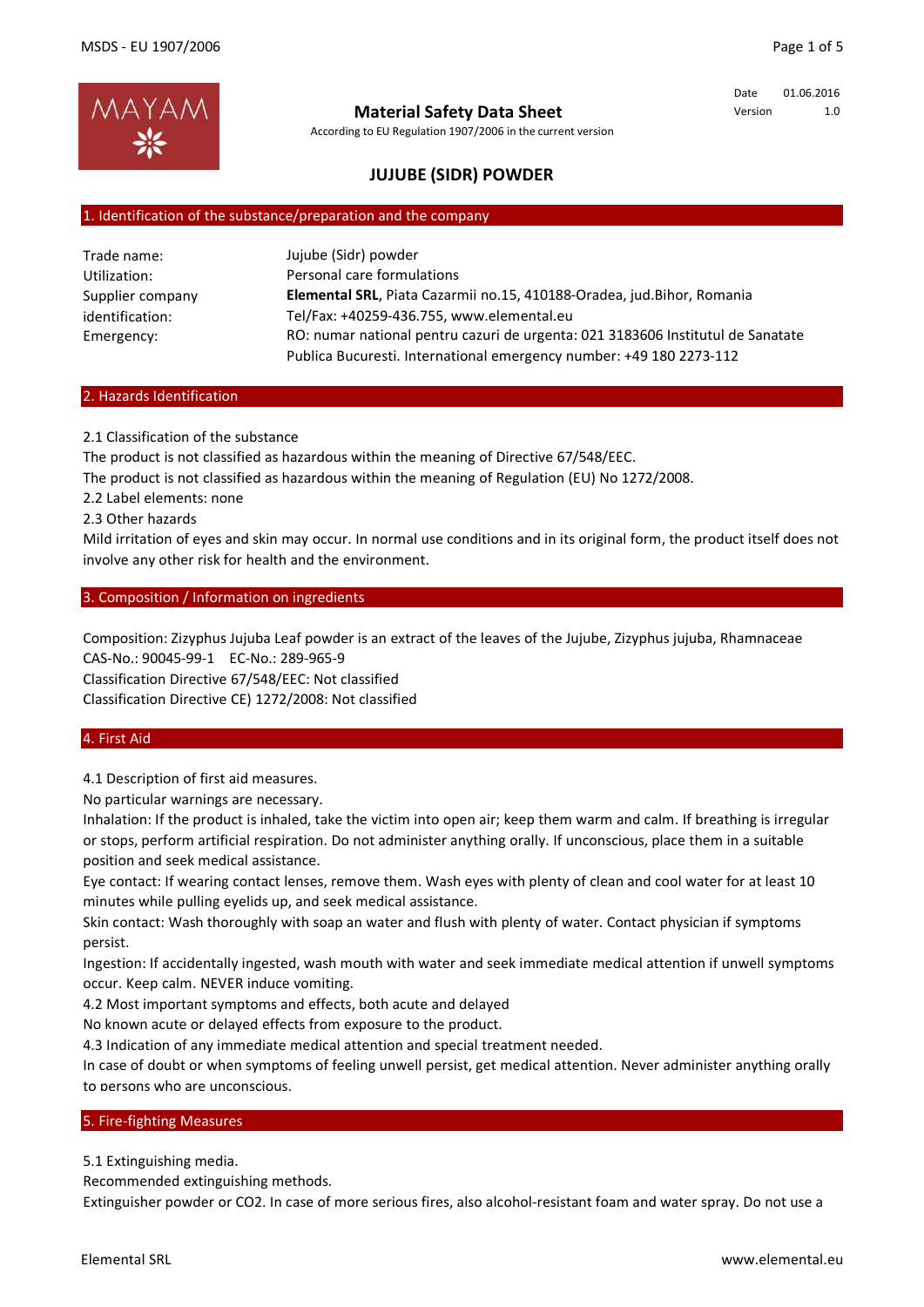

According to EU Regulation 1907/2006 in the current version

Date 01.06.2016 Version 1.0

# **JUJUBE (SIDR) POWDER**

direct stream of water to extinguish.

5.2 Special hazards arising from the substance.

No special risks. Exposure to combustion or decomposition products can be harmful to your health.

5.3 Advice for firefighters.

Use water to cool tanks, cisterns, or containers close to the heat source or fire. Take wind direction into account.

Prevent the products used to fight the fire from going into drains, sewers, or waterways.

Fire protection equipment.

According to the size of the fire, it may be necessary to use protective suits against the heat, individual breathing equipment, gloves, protective goggles or facemasks, and gloves.

## 6. Accidental release measures:

6.1 Personal precautions, protective equipment and emergency procedures.

Avoid inhalation and contact with eyes. For exposure control and individual protection measures, see section 8. 6.2 Environmental precautions.

Product not classified as hazardous for the environment, avoid spillage as much as possible.

6.3 Methods and material for containment and cleaning up.

Pick up the spill with non-combustible absorbent materials. Pour the product and the absorbent in an approved disposal container.

6.4 Reference to other sections.

For exposure control and individual protection measures, see section 8. For later elimination of waste, follow the recommendations under section 13.

### 7. Handling and Storage

7.1 Precautions for safe handling.

The product does not require special handling measures, the following general measures are recommended: For personal protection, see section 8. Follow legislation on occupational health and safety.

7.2 Conditions for safe storage, including any incompatibilities.

The product does not require special storage measures. As general storage measures, sources of heat and contact with food should be avoided. Keep away from humidity, in a dry and well-ventilated place. Store according to local legislation. Observe indications on the label.

7.3 Specific end use(s): none other than stipulated in section 1.

## 8. Exposure Controls and Personal Protection

8.1 Control parameters.

The product does not contain substances with Professional Exposure Environmental Limit Values.

8.2 Exposure controls.

Measures of a technical nature: Provide adequate ventilation, which can be achieved by using good local exhaustventilation and a good general exhaust system.

Breathing protection: Avoid direct breathing the product. If the recommended technical measures are observed, no individual protection equipment is necessary.

Hand protection: protective gloves, if handeld in larg quantities.

Eye protection: avoid contact with eyes. Wear glasses or face shield if necessary.

Skin protection: evaluate need based on application.

### 9. Physical and Chemical Properties

Appearance: herb powder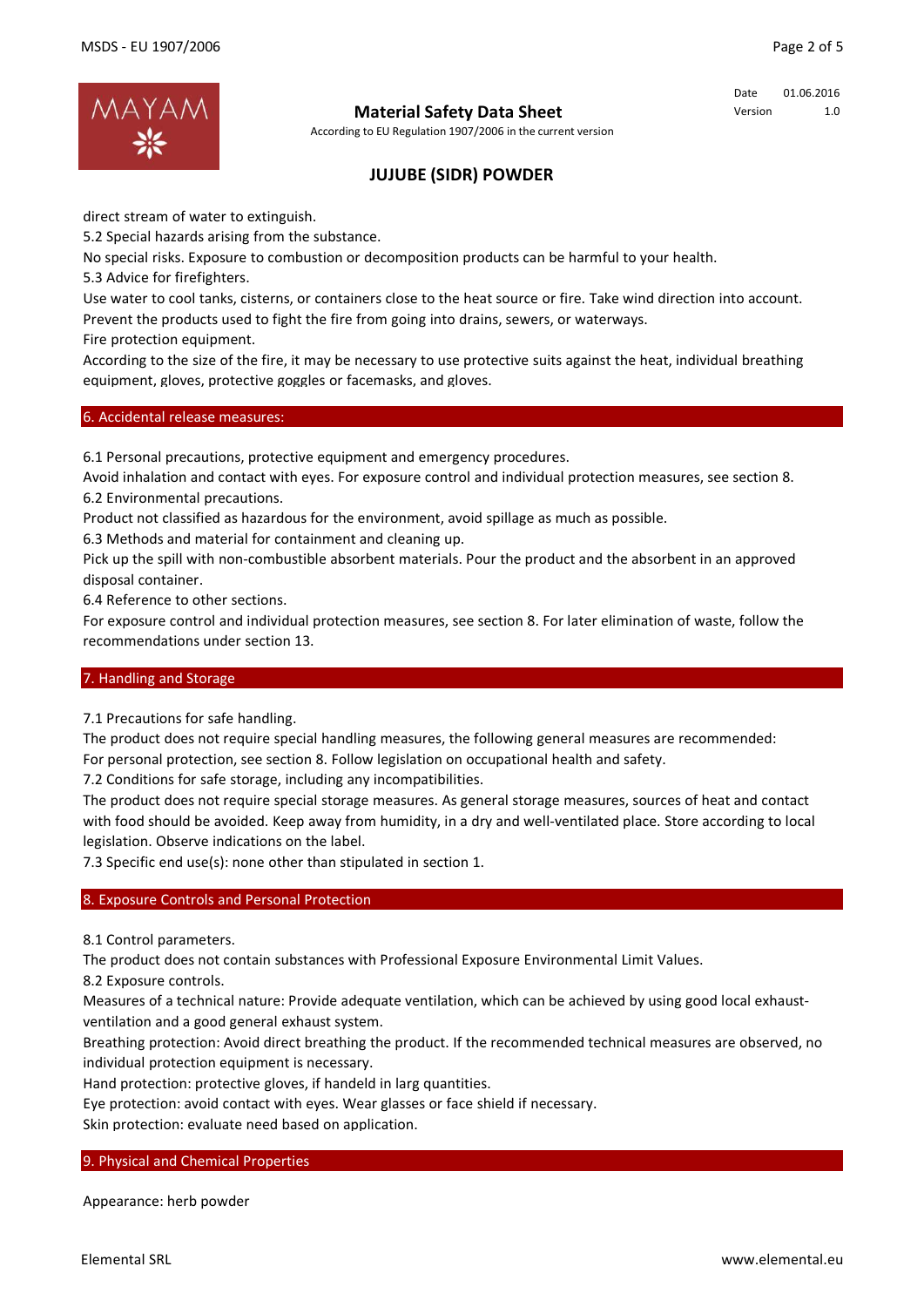

According to EU Regulation 1907/2006 in the current version

Date 01.06.2016 Version 1.0

# **JUJUBE (SIDR) POWDER**

Odour: typical Colour: green Flash point: >200°C Ignition temperature: n.d. Autoignition: n.d. Oxidising properties: None Danger of explosion: no Explosion limits: n.a. Vapour pressure (20°C): n.d. Density (20°C): n.a Apparent density: n.a. Solubility (20°C): partially soluble in water pH (20°c, H2O): n.a.

## 10. Stability and Reactivity

10.1 Reactivity.

The product does not present hazards by reactivity.

10.2 Chemical stability.

Stable under the recommended handling and storage conditions (see section 7).

10.3 Possibility of hazardous reactions.

The product does not present possibility of hazardous reactions.

10.4 Conditions to avoid.

Avoid temperatures near or above the flash point. Do not heat closed containers.

10.5 Incompatible materials.

Keep away from oxidising agents and from highly alkaline or acidic materials.

10.6 Hazardous decomposition products.

In case of fire, dangerous decomposition products can be generated, such as carbon monoxide and unidentified organic compounds may be formed during the combustion.

#### 11. Toxicological Information

11.1 Information on toxicological effects: Non-toxic through inhalation, contact or ingestion known to us.

Acute toxicity: no data available

Germ cell mutagenicity: no data available

Carcinogenicity: no data available

Reproductive toxicity: no data available

Specific target organ toxicity - single exposure: no data available

Specific target organ toxicity - repeated exposure: no data available

Aspiration hazard: no data available

Signs and Symptoms of Exposure: To the best of our knowledge, the chemical, physical, and toxicological properties have not been thoroughly investigated.

Additional Information: RTECS - Not available

## 12. Ecological Information

12.1 Ecotoxicity.

No information is available regarding the ecotoxicity. 12.2 Persistence and degradability. Easily degradable.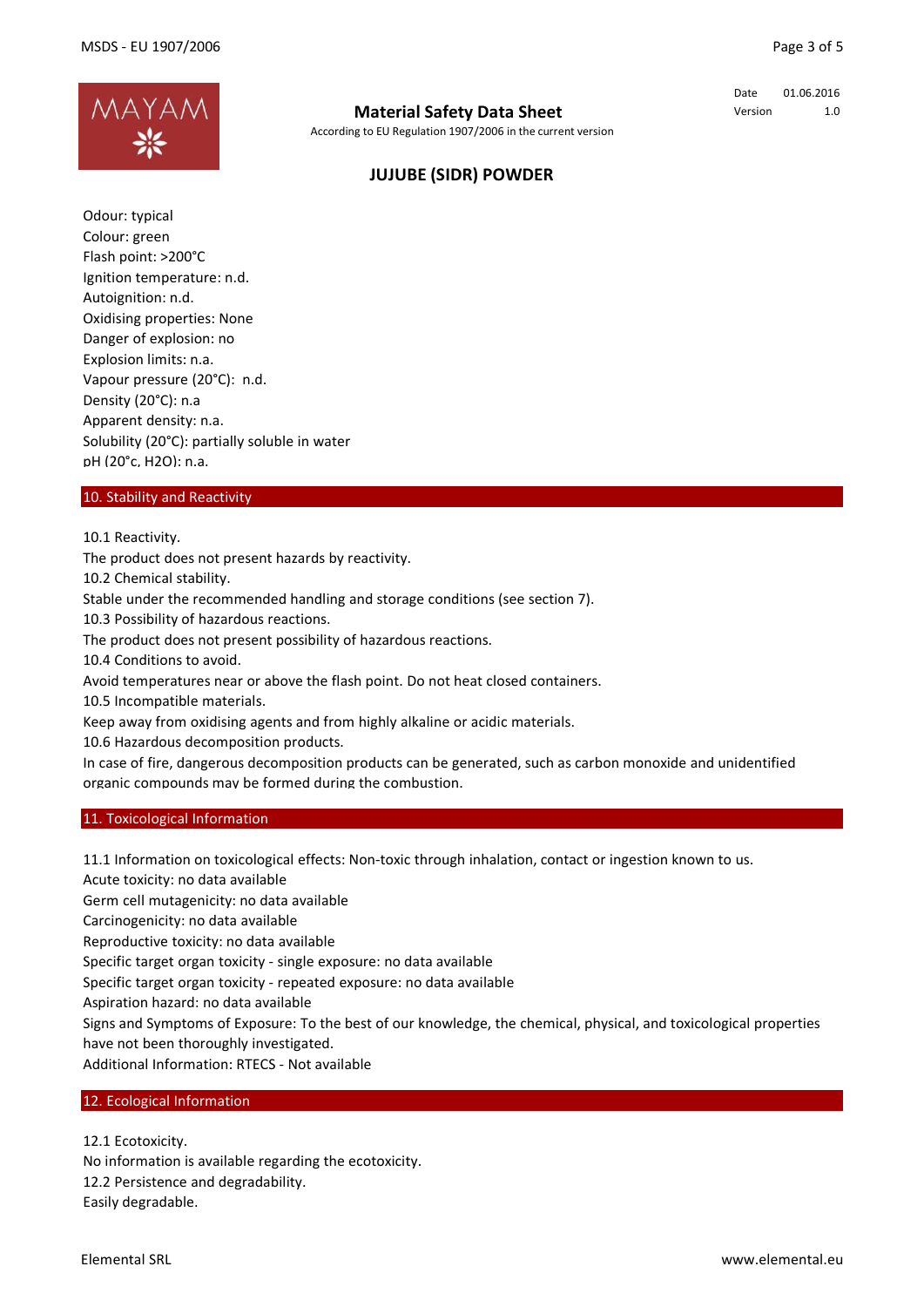

According to EU Regulation 1907/2006 in the current version

Date 01.06.2016 Version 1.0

# **JUJUBE (SIDR) POWDER**

12.3 Bioaccumulative potencial.

No information is available regarding the bioaccumulation.

12.4 Mobility in soil.

No information is available about the mobility in soil.

The product must not be allowed to go into sewers or waterways. Prevent penetration into the ground.

12.5 Results of PBT and vPvB assessment.

No information is available about the results of PBT and vPvB assessment of the product.

12.6 Other adverse effects.

No information is available about other adverse effects for the environment.

### 13. Disposal Considerations

13.1 Waste treatment methods.

Do not dump into sewers or waterways. Waste and empty containers must be handled and eliminated according to current, local/national legislation. Follow the provisions of Directive 2008/98/EC regarding waste management.

## 14. Transport Information

It is not classified as a dangerous substance for transport. 14.1 UN number: ADR/RID: - IMDG: - IATA: - 14.2 UN proper shipping name ADR/RID: Not dangerous goods. IMDG: Not dangerous goods. IATA: Not dangerous goods 14.3 Transport hazard class(es) ADR/RID: - IMDG: - IATA: - 14.4 Packaging group ADR/RID: - IMDG: - IATA: - 14.5 Environmental hazards ADR/RID: no IMDG Marine pollutant: no IATA: no 14.6 Special precautions for user: no data available

### 15. Additional Regulatory Information

Label inormation: not classified as dangerous.

15.1 Safety, health and environmental regulations/legislation specific for the substance.

The product is not affected by the Regulation (EC) No 2037/2000.

15.2 Chemical safety assessment.

There has been no evaluation a chemical safety assessment of the product.

#### 16. Other Information

Disclaimer:

This material safety data sheet does not constitute a guarantee of the properties of the product and is not a contractual legal report. The information is given in good faith on the basis of our best knowledge of the product at the indicated time. However, we cannot accept responsibility or liability for any consequences arising from its use, no warranty for correctness and completeness is given. We caution the users against the incurred possible risks when the product is used at other ends than the use for which it was initially planned. It is the user's responsibility during handling, storage and product use to consult the main regulatory texts in force regarding workers and environment protection.

Abreviations: